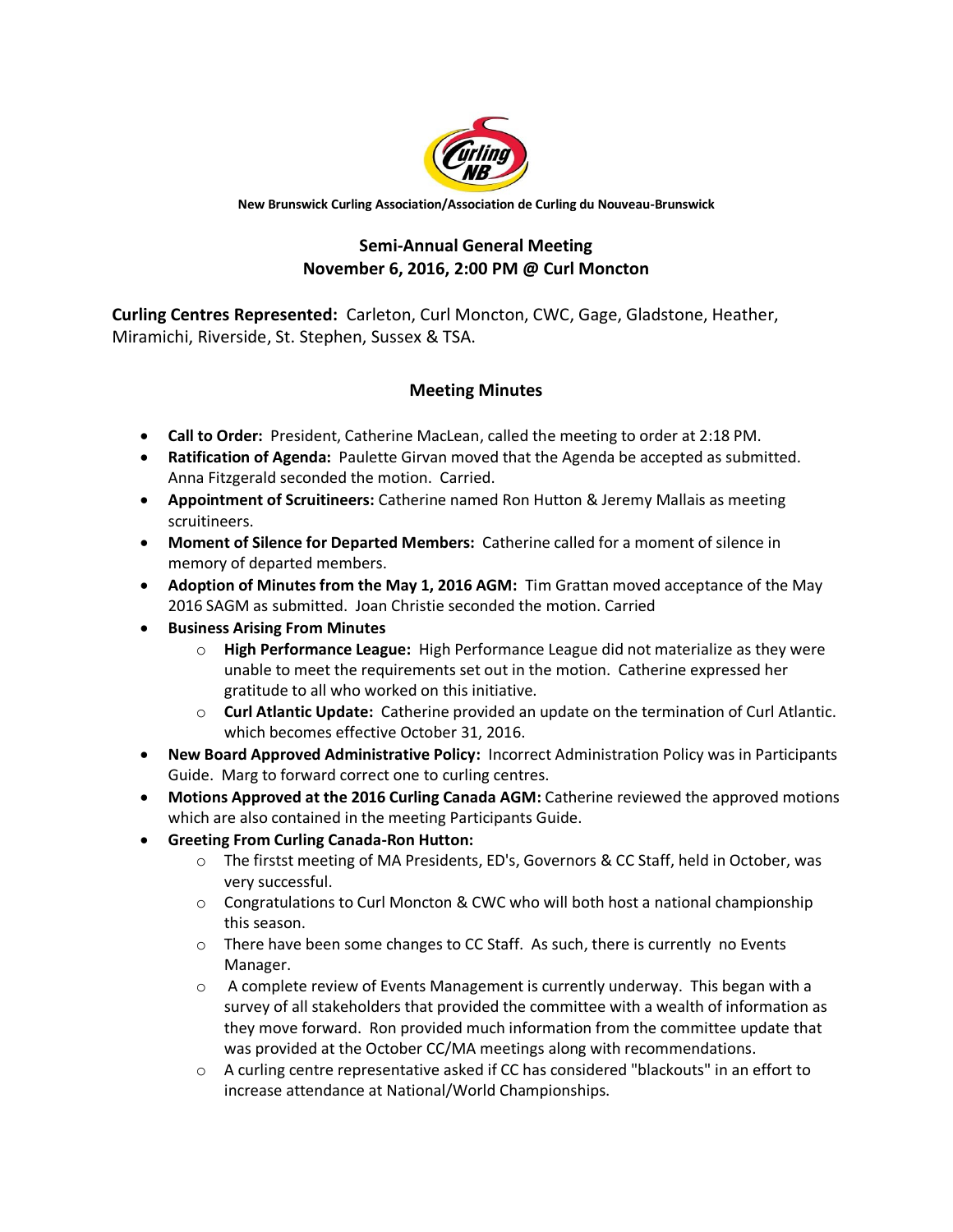- **Greetings From 2017 National U18 Committee:** Jacques Robichaud, chair of the Inaugural Canadian U18 Championships urged members to support this event by purchasing tickets and becoming an event volunteer.
- **Greetings from 2017 National Seniors Committee:** Mike Flannery addressed the audience and also urges members to sign up as an event volunteer.
- **Review 2015-16 NBCA Budget/Actual Results:** Catherine, Chair of the NBCA Finance Committee, reviewed the 2015-16 financial statements. Wayne Tallon (TSA) questioned the significant difference to the Audit budget vs actual. Catherine explained that it was only after the budget had been drafted and approved that we were informed of the GNB requirement to have a FULL audit performed every 4 years.
- **Adoption of 2016-17 NBCA Budget:** Dave Burpee moved for approval of the 2016-17 NBCA Budget. Mike Flannery (CWC) seconded the motion. Carried.
- **Motions Brought Forward From NBCA Business Meeting:**
	- o **NB Scotties Prelim:** Moved by Paulette Girvan and seconded by Anna Fitzgerald that the NB Scotties format be amended to include the Scotties Prelim, regardless of the number of teams, will be mandatory for all registered teams.

Shelly Graham (CWC) read e-mails she received from individuals against the motion. Rick Perron (Curl Moncton) responded from a host club perspective whereby a curling centre agrees to host the Scotties Prelim only to find less that 9 teams registered and only a handful of them agreeing to participate in the currently voluntary warm-up event. Brian Dalrymple (Gage) reiterated Rick's position and explained what happened with a Jr. team, last season, that only registered for the 2nd Jr. Prelim and then didn't have to play to get to finals. The team was seeded at bottom but was actually one of the top teams. Ellery Robichaud (Curl Moncton) suggested a competitive team who doesn't want a chance to practice is not serious.

## **Motion carried without amendment.**

o **NB Seniors 5th Players & Coaches:** Moved by Paulette Girvan and seconded by Anna Fitzgerald that teams be allowed to register a 5th player of NB Seniors with the restrictions outlined in the Notice of Motion.

Mike Kennedy (CWC) would like to see 5th players recognized at both the provincial and national levels.

## **Motion carried without amendment.**

- **Appointment of Nominating Committee:** Catherine reported that she, Tim Grattan & Gail Samaan will make up the 2017-18 NBCA Nomination Committee.
- **Appointment of Site Selection Committee:** Catherine reported that Board Members Dave, Joan, Jeremy & Marg will make up the 2017-18 Site Selection Committee.
- **Report From November 6 Board Meeting:**
	- o **Need for Umpires:** Catherine reported that there is a desperate need for qualified umpires. She encouraged members to consider registering to take the Level 1 & 2 Officials Courses which are offered each season.
	- o **Centre for Curling Excellence:** CCE is the NBCA Training Centre and has worked very hard to develop programs & camps that are very well attended by athletes from across Canada and the US . Most camps have waiting lists. Rick Perron, CCE Executive Director, presented a video and gave report on the training centre.